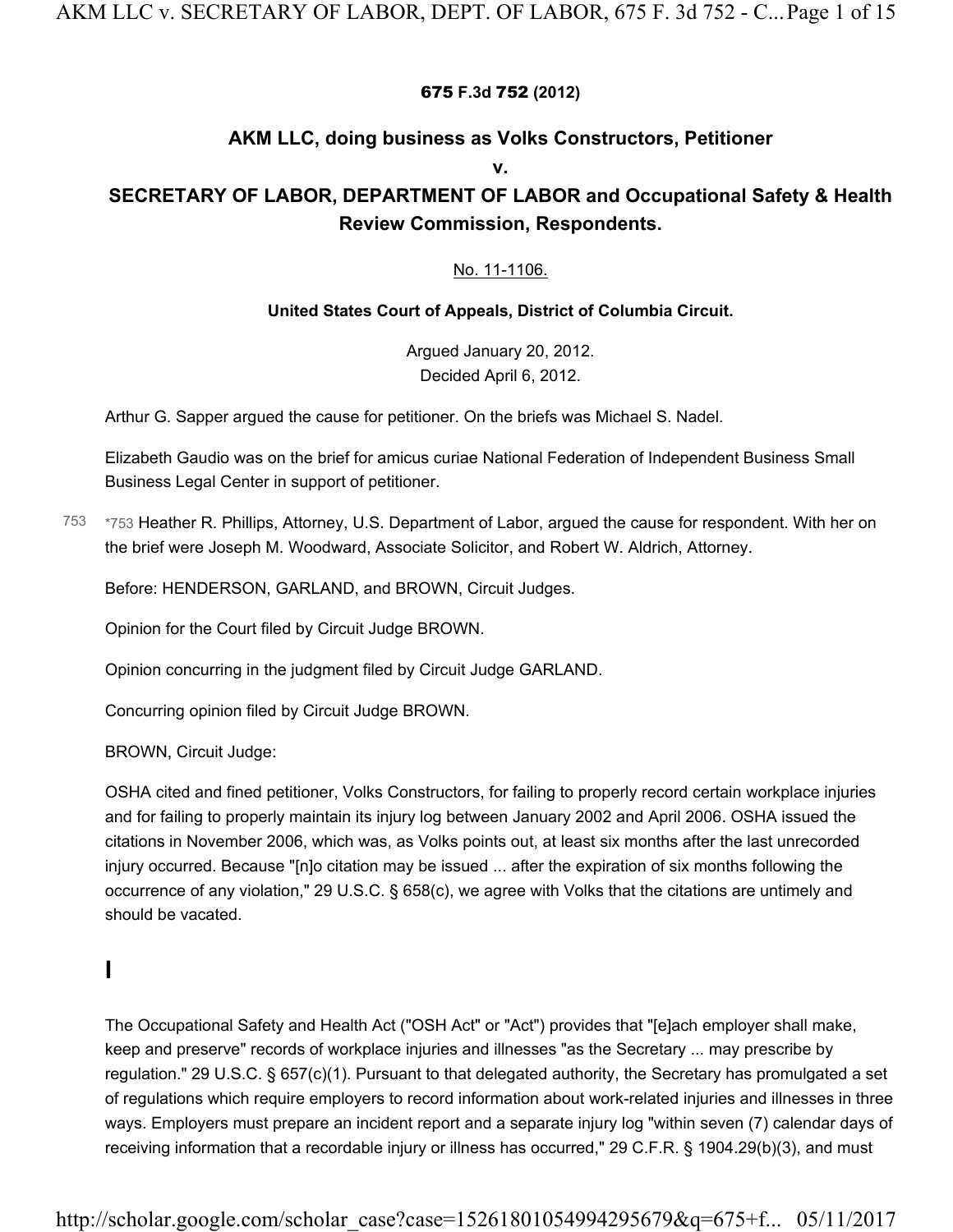also prepare a year-end summary report of all recordable injuries during the calendar year, *id.* § 1904.32(a) (2). This year-end summary must be certified by a "company executive." *Id.* § 1904.32(b)(3). The employer "must save" all of these documents for five years from the end of the calendar year those records cover. *Id.* § 1904.33(a).

On May 10, 2006, OSHA began an inspection of Volks and discovered that Volks had not been diligent in completing its logs, forms, and summaries between 2002 and early 2006. Accordingly, on November 8, 2006, OSHA issued the set of citations at issue in this case. OSHA fined Volks a total of \$13,300 for 67 violations of 29 C.F.R. § 1904.29(b)(2) — incident report forms were incomplete, 102 violations of 29 C.F.R. § 1904.29(b)  $(3)$  — injuries were not entered in the log, one violation of 29 C.F.R. § 1904.32(a)(1) — year-end reviews were not conducted between 2002 and 2005, and one violation of 29 C.F.R. § 1904.32(b)(3) — the wrong person certified the year-end summary.<sup>[1]</sup> The improperly recorded injuries occurred between January 11, 2002 at the earliest and April 22, 2006 at the latest. These dates are equivalent to a maximum of 54 months before the issuance of the citation, and a minimum of six months plus ten days before the issuance of the citation. Volks was not cited for any violation of the requirement in 29 C.F.R. § 1904.33(a) that it "save" the forms and the log for five years.

\*754 Because the Act says that "[n]o citation may be issued ... after the expiration of six months following the occurrence of any violation," 29 U.S.C. § 658(c), and because the injuries giving rise to recording failures took place more than six months before the issuance of the citation, Volks moved to dismiss these citations as untimely. After the OSHA ALJ affirmed the citations, Volks appealed to the Occupational Safety and Health Review Commission (OSHRC). The Secretary said all the violations for which Volks was cited are "continuing violations" that prevent the statute of limitations from expiring until the end of the five-year document retention period in 29 C.F.R. § 1904.33(a). Therefore, the Secretary argued, all of Volks's violations, stretching as far back as January of 2002, were still occurring on May 10, 2006 when the inspection began. The citations were issued two days shy of six months later than that date, so the Secretary argued they were timely. By a 2-1 vote, and over the vigorous dissent of the minority Commissioner, the Commission agreed with the Secretary and affirmed the citations. AKM LLC, 23 BNA OSHC 1414 (No. 06- 1990, 2011) ("*Commission Decision*"). This petition for review followed. 754

# **II**

The question in this case is whether the Act's record-keeping requirement, in conjunction with the five-year regulatory retention period, permits OSHA to subvert the Act's six-month statute of limitations.

Because the Secretary of Labor has interpreted the Act and her regulations to pretermit the Act's statute of limitations, we first determine whether we must defer to her interpretation. Generally, the answer is yes so long as the statutes and regulations in question are ambiguous and the Secretary's interpretations are reasonable. *See Chevron, U.S.A., Inc. v. Natural Res. Def. Council,* 467 U.S. 837, 843, 104 S.Ct. 2778, 81 L.Ed.2d 694 (1984); *Christensen v. Harris Cnty.,* 529 U.S. 576, 588, 120 S.Ct. 1655, 146 L.Ed.2d 621 (2000). This is so even if the Secretary's interpretation arises in an administrative adjudication rather than in a formal rulemaking process. *Martin v. OSHRC,* 499 U.S. 144, 157, 111 S.Ct. 1171, 113 L.Ed.2d 117 (1991) ("[T]he Secretary's litigating position before the Commission is as much an exercise of delegated lawmaking powers as is the Secretary's promulgation of a workplace health and safety standard."); *see Auer v. Robbins,* 519 U.S. 452, 462, 117 S.Ct. 905, 137 L.Ed.2d 79 (1997) (holding that the Secretary's interpretation of regulations receives deference even if contained in a brief).

http://scholar.google.com/scholar\_case?case=15261801054994295679&q=675+f... 05/11/2017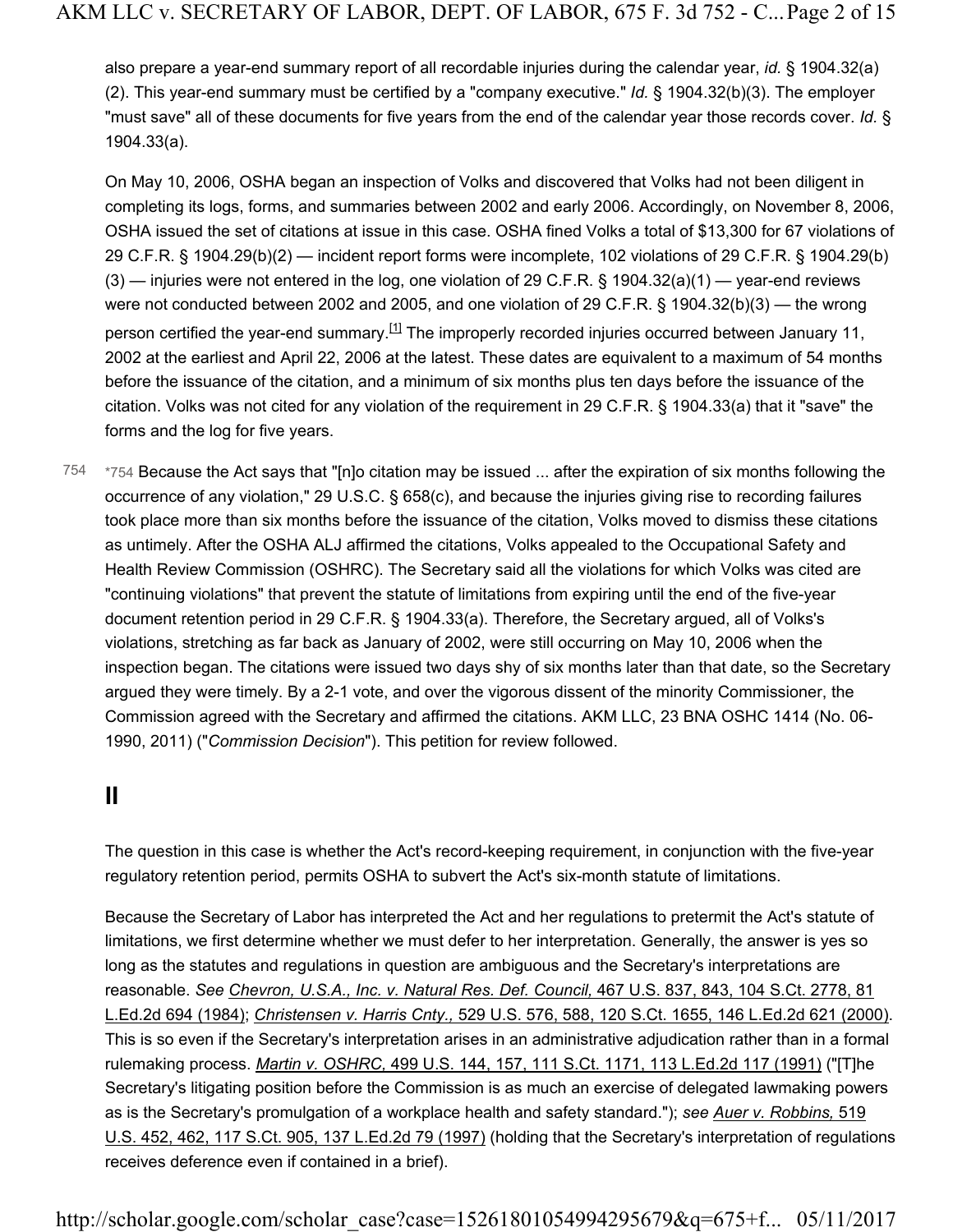Since the *method* by which the Secretary's interpretation has been articulated in this case places it within the ambit of our deference, the next question is whether the interpretation of a statute of limitations is the *type* of question which triggers our deference. We have recently suggested that, in at least some circumstances, agency interpretations of statutes of limitations do trigger *Chevron* deference. *Intermountain Ins. Serv. of Vail v. Comm'r,* 650 F.3d 691, 707 (D.C.Cir.2011). Because we find this statute to be clear and the agency's interpretation unreasonable in any event, *infra,* we need not and do not decide now that this case presents the same circumstances as *Intermountain* or that deference to agency interpretations of statutes of limitations is warranted as a rule. Rather, we assume without deciding that *Chevron* deference is available because the interpretation offered by the agency here "cannot survive even with the aid of *Chevron* deference." *Kennecott*

755 \*755 *Utah Copper Corp. v. Dep't of Interior,* 88 F.3d 1191, 1210 (D.C.Cir.1996).

### **III**

We thus begin with the text of the statute. If Congress has clearly expressed its will, our inquiry is at an end. *Chevron,* 467 U.S. at 843, 104 S.Ct. 2778. We think the statute is clear; the citations are untimely.

The statute of limitations provides that "no citation may be issued ... after the expiration of six months following the occurrence of any violation." 29 U.S.C. § 658(c). Like the Supreme Court, we think the word "occurrence" clearly refers to a discrete antecedent event — something that "happened" or "came to pass" "in the past." *Nat'l R.R. Passenger Corp. v. Morgan,* 536 U.S. 101, 109-10 & n. 5, 122 S.Ct. 2061, 153 L.Ed.2d 106 (2002) (citing dictionaries); *see* Black's Law Dictionary 1080 (6th ed.1990) (defining "occurrence" as "a coming or happening[;] [a]ny incident or event"); Webster's Third New Int'l Dictionary 1561 (1981) (defining "occurrence" as "something that takes place" and noting that it is a term that "lacks much connotational range" for which synonyms are "incident, episode, [or] event").<sup>[2]</sup> In this case, every single violation for which Volks was cited — failures to make and review records — and every workplace injury which gave rise to those unmet recording obligations were "incidents" and "events" which "occurred" more than six months before the issuance of the citations. As the dissenting Commissioner stated in this case, "[b]y any common definition, there [was] no `occurrence,' i.e., no discrete action, event, or incident, no coming about, and no process of happening, within the requisite six months." *Commission Decision,* at \*18 (Thompson, Comm'r, dissenting). We agree.

The Secretary does not offer any other definition of "occurrence" but instead heroically attempts, as the dissenting Commissioner put it, to "tie this straightforward issue into a Gordian knot." *Id.* at \*17. The Secretary argues such violations continue every day that an unmet record-keeping obligation remains unsatisfied. Because the statute *also* requires that "each employer shall make, keep and preserve" those records as the Secretary prescribes, 29 U.S.C. § 657(c), and the Secretary has prescribed that work injuries be recorded "within seven (7) calendar days" of an incident report, 29 C.F.R. § 1904.29(b)(3), and those records be retained for five years, *id.* § 1904.33(a), the Secretary concludes the real statute of limitations for record-making violations is the length of the agency's record retention period plus the limitations period Congress proposed — here, five years beyond the six months stated in Section 658(c).

Despite the cloud of dust the Secretary kicks up in an effort to lead us to her interpretation, the text and structure of the Act reveal a quite different and quite clear congressional intent that requires none of the strained inferences she urges upon us. To the extent Congress delegated authority to the Secretary to require employers to "make, keep and preserve," records in Section 657(c), it did so only within the ambit set by the statutory scheme, including the limitations period in Section 658(c) — which expressly applies to "any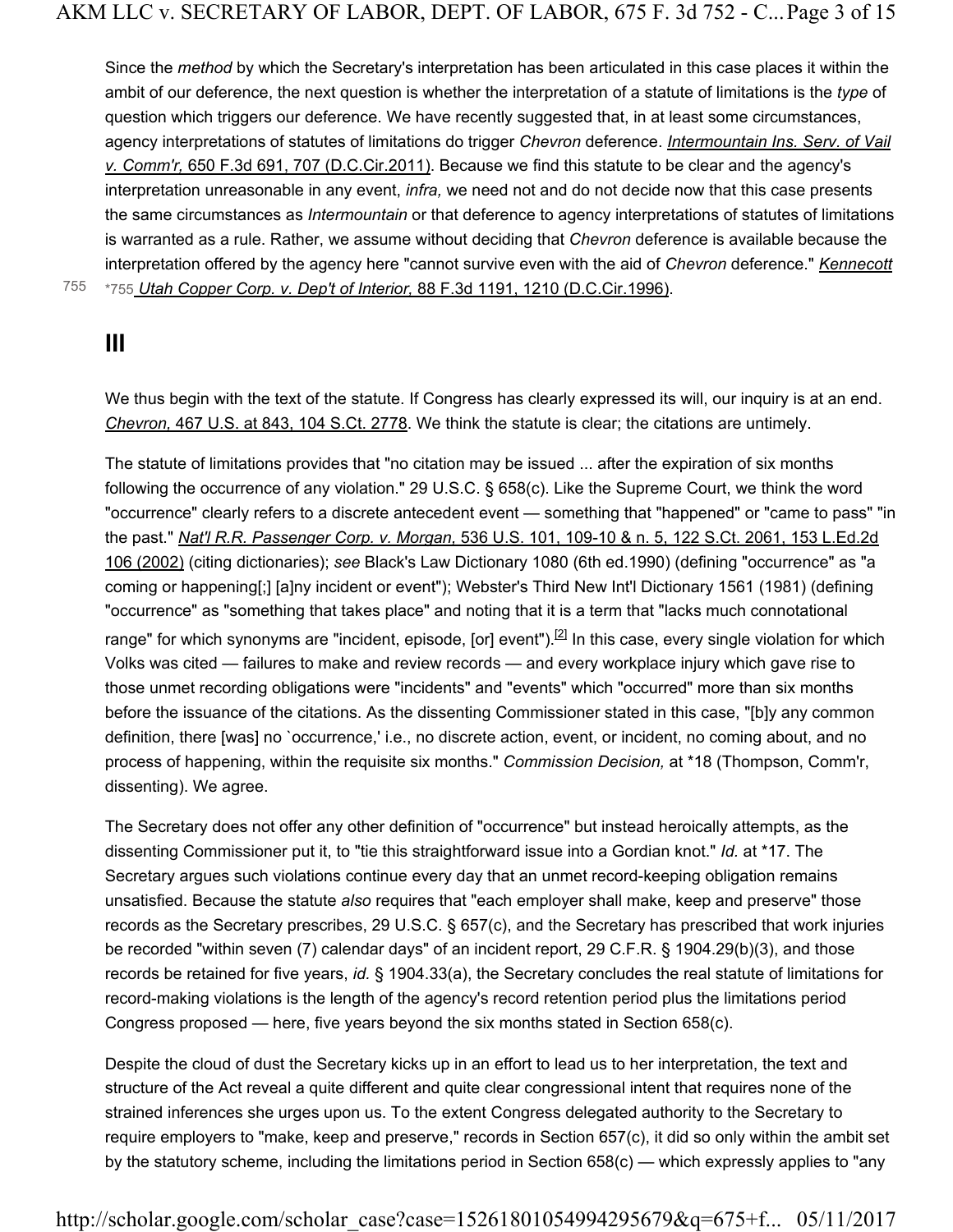regulations prescribed pursuant to this chapter," such as those promulgated pursuant to Section 657(c). 29

U.S.C. § 658(a). On the one hand, employers \*756 must make records of workplace injuries in whatever form the Secretary requires within the time period established by the Secretary — here, seven days after the injury. If they fail to do so, that is a violation. Pursuant to Section 658(c), OSHA may cite employers for violations within six months of the violation's occurrence. If an injury is reported on May 1, OSHA can cite an employer for the failure to create a record beginning on May 8, and a citation issued within the following six months, and only the following six months, would be valid. On the other hand, once an employer has made such a record, it must *also* retain it for as long as the Secretary demands and in the forms the Secretary requires — here, for five years. If it loses or destroys a record before the end of that time period, that too is a violation. Pursuant to Section 658(c), OSHA may cite employers for violations within six months of a violation's occurrence, so for six months after the fifth year, and only for those six months, OSHA can cite an employer for the loss or destruction of a record. In this case, OSHA did not cite Volks for the loss or destruction of a record it never made, as much as the Secretary would now like to rely on that metaphysically impossible failure on Volks's part to extend the timeliness of other citations. OSHA only cited Volks for the failure to create a record, but it did so far too late. 756

The Secretary's interpretation of these two provisions, by contrast, has several flaws. First, it leaves little room for Section 658(c), and we must be "hesitant to adopt an interpretation of a congressional enactment which renders superfluous another portion of that same law." *United States v. Jicarilla Apache Nation*, U.S. \_\_\_, 131 S.Ct. 2313, 2330, 180 L.Ed.2d 187 (2011). At best, the Secretary's approach diminishes Section 658(c) to a mere six-month addition to whatever retention/limitations period she desires. We do not believe Congress expressly established a statute of limitations only to implicitly encourage the Secretary to ignore it. *See Whitman v. Am. Trucking Ass'ns, Inc.,* 531 U.S. 457, 468, 121 S.Ct. 903, 149 L.Ed.2d 1 (2001) ("Congress, we have held, does not alter the fundamental details of a regulatory scheme in vague terms or ancillary provisions — it does not, one might say, hide elephants in mouseholes."). Second, the Secretary's interpretation incorrectly assumes that the obligation to maintain an existing record expands the scope of an otherwise discrete obligation to make that record in the first place. But the two obligations are distinct: one cannot keep what never existed; a company cannot retain a record it never created. *See Bd. of Trs. of Leland Stanford Jr. Univ. v. Roche Molecular Sys., Inc.,* \_\_\_ U.S. \_\_\_, 131 S.Ct. 2188, 2197, 180 L.Ed.2d 1 (2011) (noting that "retain" means "to hold or continue to hold in possession or use," which in turn means "[y]ou cannot retain something unless you already have it").<sup>[3]</sup>

757

governing the creation and preservation of records justifies an inference that Congress intended violations of record-*making* requirements to be treated as continuing violations. The Secretary's reasoning is not persuasive enough to overcome the "standard rule" that the limitations period is triggered by \*757 the existence of a complete cause of action, "[u]nless Congress has told us otherwise in the legislation at issue." *See Bay Area Laundry & Dry Cleaning Pension Trust Fund v. Ferbar Corp.,* 522 U.S. 192, 201, 118 S.Ct. 542, 139 L.Ed.2d 553 (1997); *Cherosky v. Henderson,* 330 F.3d 1243, 1248 (9th Cir.2003) ("The Supreme Court has made clear ... that the application of the continuing violations doctrine should be the exception, rather than the rule."). Moreover, we are especially skeptical of the Secretary's inference when Volks's conduct is not even the sort of conduct we generally view as giving rise to a continuing violation. As we have held, continuing violations are those whose "character as a violation did not become clear until [they] w[ere] repeated during the limitations period, typically because it is only [the] cumulative impact ... that reveals [their] illegality." *Taylor v. FDIC,* 132 F.3d 753, 765 (D.C.Cir.1997). The illegality of Volks's conduct would be

Third, the Secretary essentially asks us to conclude that the mere authorization to issue regulations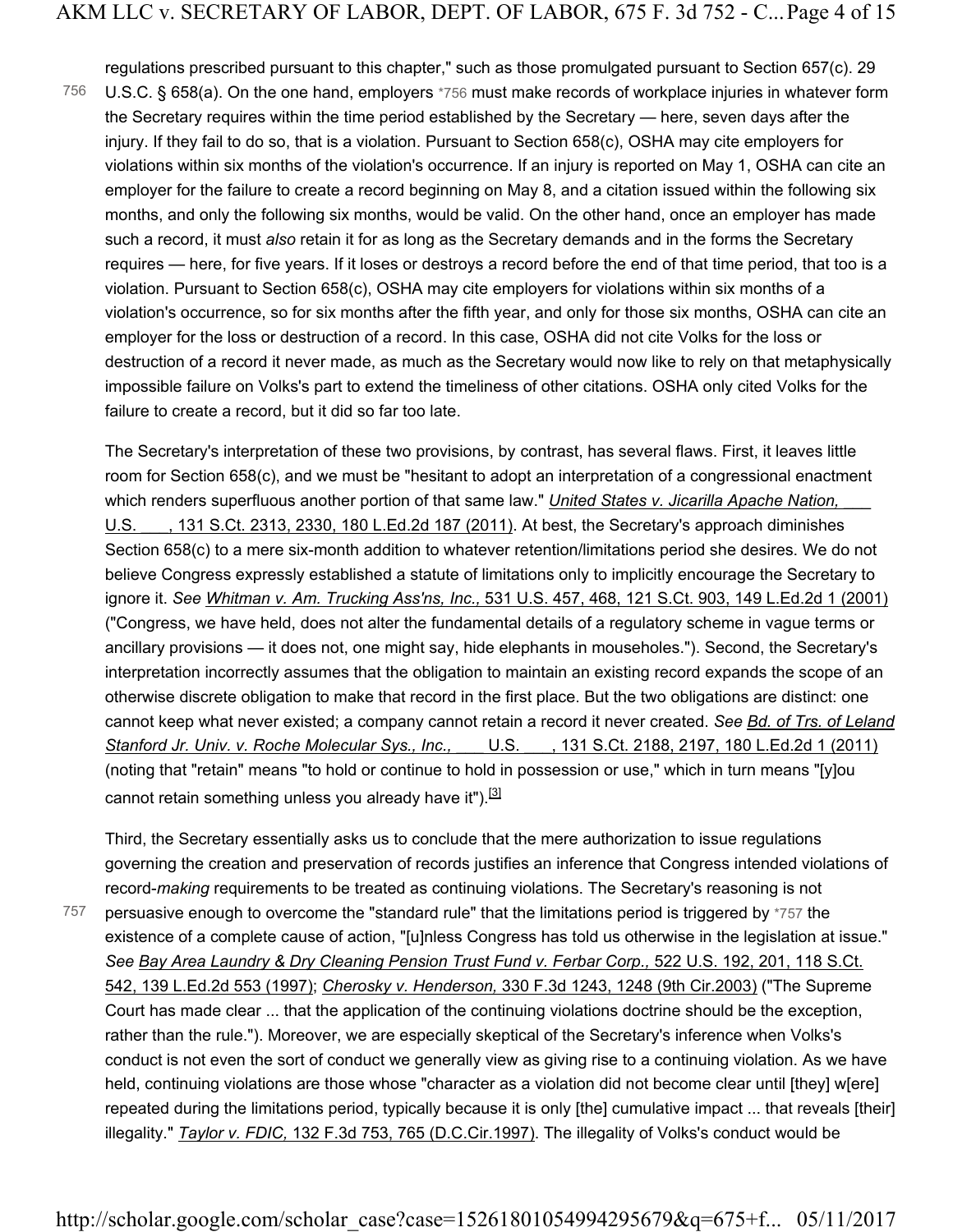immediately apparent to an OSHA administrator. Without a clearer directive, we cannot presume Congress intended to depart from the general rule.

The Secretary's interpretation also runs afoul of our precedents. Her approach would stitch the retention and creation obligations into one continuing obligation, but we have stated in no uncertain terms that the "lingering effect of an unlawful act is not itself an unlawful act," *Felter v. Kempthorne,* 473 F.3d 1255, 1260 (D.C.Cir. 2007), and that the "mere failure to right a wrong ... cannot be a continuing wrong which tolls the statute of limitations," for if it were, "the exception would obliterate the rule," *Fitzgerald v. Seamans,* 553 F.2d 220, 230 (D.C.Cir.1977). *See also Lorance v. AT&T Techs., Inc.,* 490 U.S. 900, 908, 109 S.Ct. 2261, 104 L.Ed.2d 961 (1989) ("[A] claim ... wholly dependent on ... conduct occurring well outside the period of limitations ... cannot [support] a continuing violation."); *Local Lodge No. 1424 v. NLRB,* 362 U.S. 411, 422, 80 S.Ct. 822, 4 L.Ed.2d 832 (1960) (holding that "a finding of violation which is inescapably grounded on events predating the limitations period" is untimely); *Chalabi v. Hashemite Kingdom of Jordan,* 543 F.3d 725, 730 (D.C.Cir. 2008) (concluding that an "ongoing failure to return ... wrongfully seized property" cannot toll the statute of limitations); *Kyriakopoulos v. George Washington Univ.*, 866 F.2d 438, 448 (D.C.Cir.1989) ("Any ... action that merely declines to remedy [a] breach, so long as that action independently breaches no [other provision], gives rise to no [separate] action."). The mere requirement to save a record cannot possibly impose a continuing affirmative duty to correct past failures to make the record in the first place.

758

It is telling that in order to find supportive circuit law, the Secretary resorts to modifying a quotation which, properly quoted, is perfectly consistent with our conclusion.<sup>[4]</sup> The Secretary says, "this Court has previously found that a statute \*758 of limitations will not operate to bar claims where the action (or inaction) that constitutes the basis for a claim was `carried forward by more recent actions [or inactions].'" Resp't Br. at 39 (quoting *Int'l Union, United Auto., Aerospace & Agric. Implement Workers v. NLRB,* 363 F.2d 702, 706-07 (D.C.Cir.1966)). But that bracketed addition makes all the difference, and is simply not present in the decision. While we held that continued actions may extend the statute of limitations, nothing in that case suggests that *inaction* has the same effect, and this case is about inactions (hence the need for the Secretary's addition). In short, the Secretary's continuing violations theory would transform the failure to right a past wrong into a reason not to start the limitations clock — a result our precedents plainly proscribe.

Of course, where, for example, a company continues to subject its employees to unsafe machines, Resp't Br. at 26-27, or continues to send its employees into dangerous situations without appropriate training, Oral Arg. Recording at 30:50, OSHA may be able to toll the statute of limitations on a continuing violations theory since the dangers created by the violations persist. But the Secretary's argument here is instead grounded on the faulty logic that the mere existence of a statutory provision authorizing her to require employers to make and keep records, 29 U.S.C. § 657(c), creates a continuing obligation that expands the statute of limitations. In rejecting that argument, we express no opinion on whether some other violations, if any, could, for some other reason, be extended by the continuing violations concept. *See Postow v. OBA Fed. Savings & Loan Ass'n,* 627 F.2d 1370, 1380 n. 22 (D.C.Cir.1980) (interpreting a statute of limitations to allow for a continuing violations theory in some circumstances, but not all, and suggesting the theory would in any event not allow a violation to continue "indefinitely after the transaction was consummated"). Instead, we simply conclude that the statutory language in Section 657(c) which deals with record-keeping is not authorization for OSHA to cite the employer for a record-making violation more than six months after the recording failure. *See Chalabi,* 543 F.3d at 730; *Fitzgerald,* 553 F.2d at 230.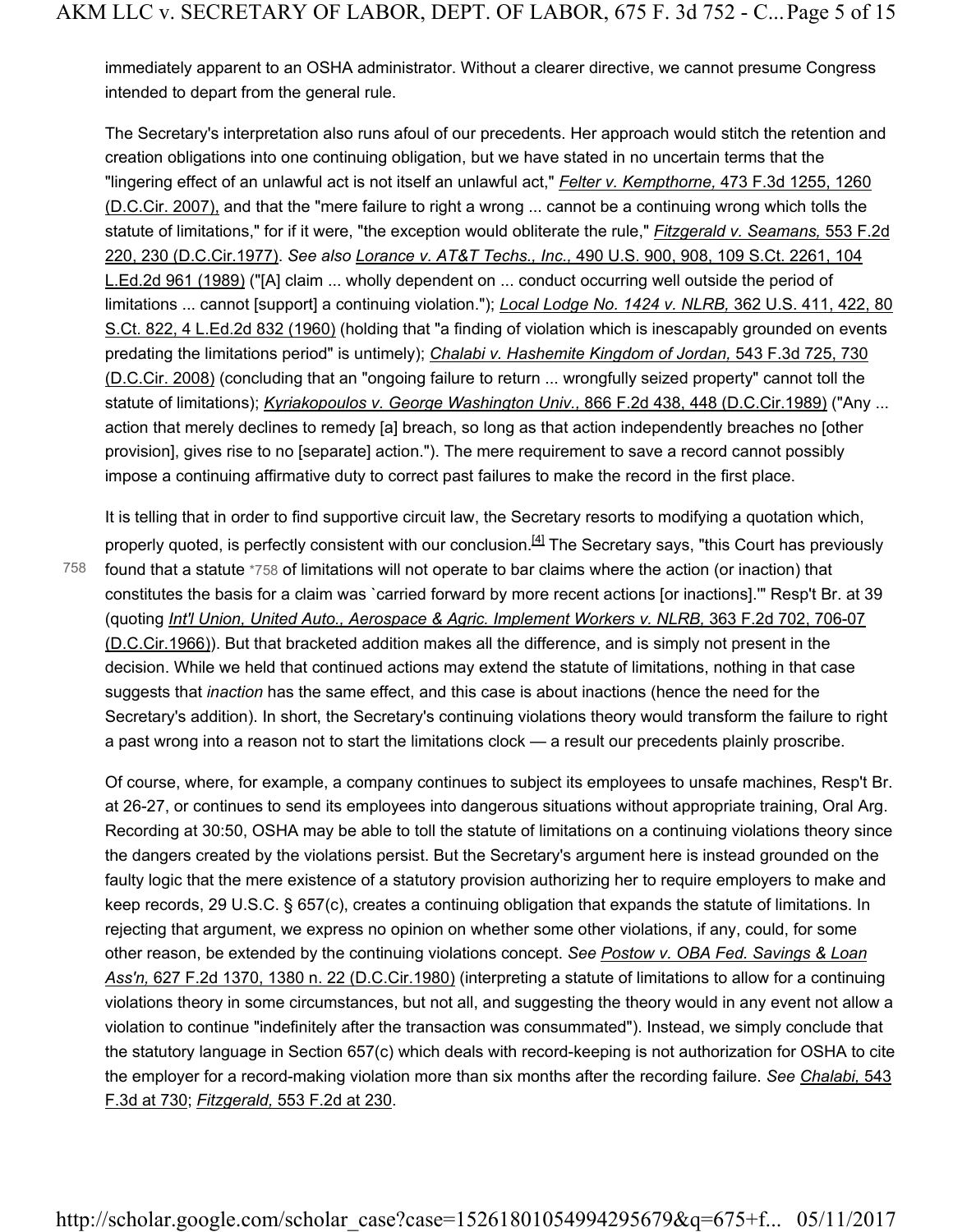Indeed, the Secretary's interpretation has absurd consequences in the context of the discrete record-making failure in this case. Under her interpretation, the statute of limitations Congress included in the Act could be expanded *ad infinitum* if, for example, the Secretary promulgated a regulation requiring that a record be kept of every violation for as long as the Secretary would like to be able to bring an action based on that violation. There is truly no end to such madness. If the record retention regulation in this case instead required, say, a thirty-year retention period, the Secretary's theory would allow her to cite Volks for the original failure to record an injury thirty years after it happened. Counsel for the Secretary readily conceded as much at oral argument. Oral Arg. Recording at 23:22-25:30. We cannot believe Congress intended or contemplated such a result. Congress's aim in creating OSHA was to improve the safety of America's workplaces. *See* 29 U.S.C. § 651(b). Congress evidently thought this goal would be served by mandating that OSHA enforce recordmaking violations swiftly or else forfeit the chance to do so, as reflected in its requirement that citations not

759

issue later than six months after a violation.<sup>[5]</sup> \*759 *Cf. Mohasco Corp. v. Silver*, 447 U.S. 807, 825, 100 S.Ct. 2486, 65 L.Ed.2d 532 (1980) ("By choosing what are obviously quite short deadlines, Congress clearly intended to encourage the prompt [pursuit] of all charges...."). Nothing in the statute suggests Congress sought to endow this bureaucracy with the power to hold a discrete record-making violation over employers for years, and then cite the employer long after the opportunity to actually improve the workplace has passed. "An interpretation of a statute purporting to set a definite limitation upon the time of bringing action, without saving clauses, which would, nevertheless, leave defendants subject indefinitely to actions for the wrong done, would, we think, defeat its obvious purpose." *Reading Co. v. Koons,* 271 U.S. 58, 65, 46 S.Ct. 405, 70 L.Ed. 835 (1926). It is not for us or the Secretary to unsettle Congress's chosen means of ensuring that outcome.

## **IV**

The Act clearly renders the citations untimely, and the Secretary's argument to the contrary relies on an interpretation that is neither natural nor consistent with our precedents. The petition for review is granted and the citations are vacated.

So ordered.

GARLAND, Circuit Judge, concurring in the judgment:

Petitioner Volks Constructors raises three principal arguments relating to its OSHA citations. First, Volks contends that the Secretary's interpretation of the OSH Act's six-month statute of limitations, 29 U.S.C. § 658 (c), is not entitled to *Chevron* deference. Second, it contends that, even if the Secretary were entitled to deference, her interpretation of the statute as authorizing citations for "continuing violations" is unreasonable. Third, Volks argues that the regulations that OSHA cited it for violating do not — in any event — impose continuing obligations that may be continually violated.

Volks' third argument suffices to resolve its petition because, as the Court states, the Secretary's regulations impose upon employers "discrete" rather than continuing obligations to make records. Court Op. at 756. I write to explain why those regulations cannot reasonably be read otherwise, and hence why the citations are untimely under the applicable statute of limitations. This does not mean, however, that the statute could not admit of a continuing violation theory under other circumstances.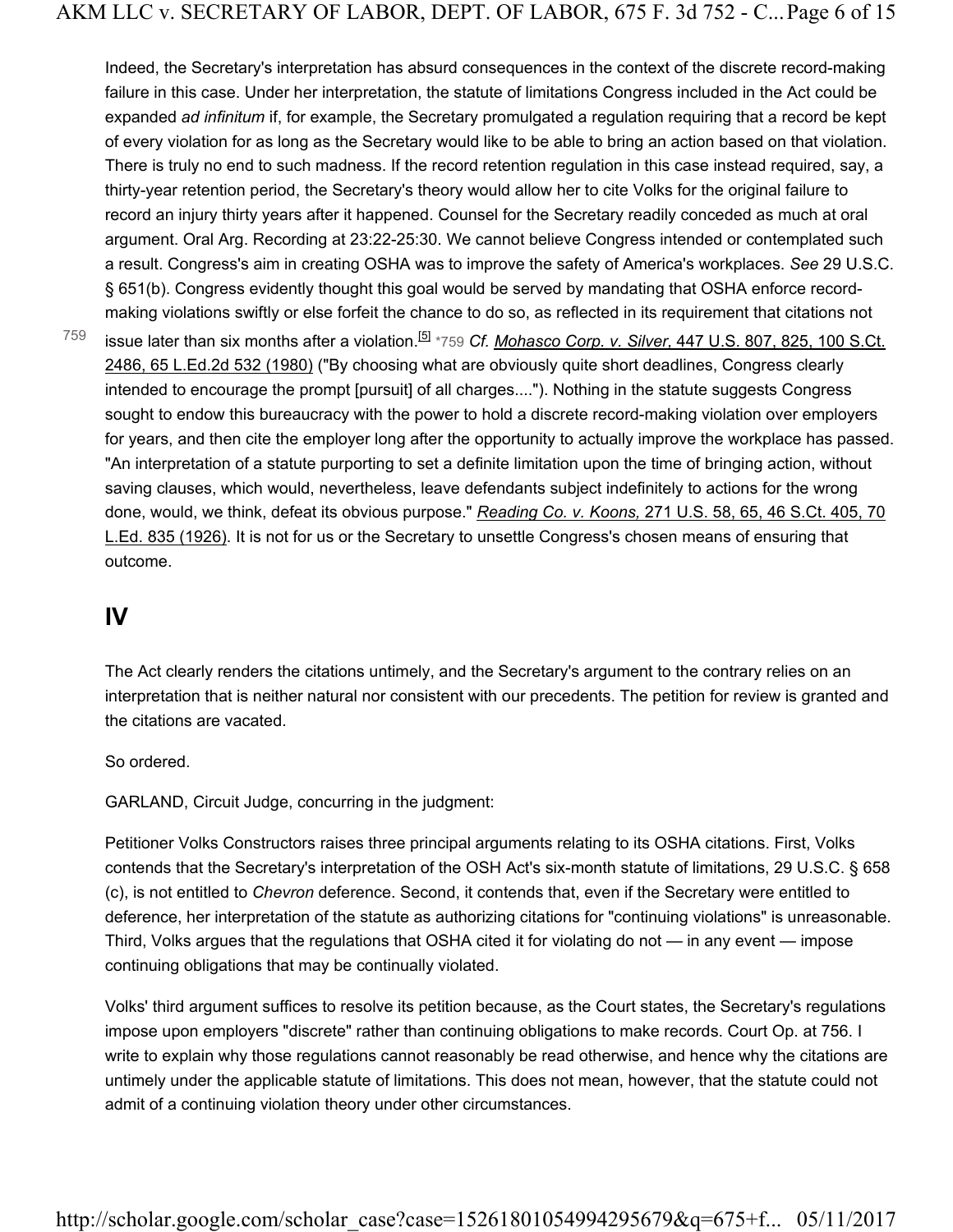**I**

The OSH Act's statute of limitations states: "No citation may be issued under this section after the expiration of six months following the occurrence of any violation." 29 U.S.C. § 658(c). As the Court notes, the word "occurrence" refers to something that "happened" in the past. Court Op. at 755 (citing *Nat'l R.R. Passenger Corp. v. Morgan,* 536 U.S. 101, 109-10 & n. 5, 122 S.Ct. 2061, 153 L.Ed.2d 106 (2002)). Here, the thing that "happened" was Volks' "violation" of an obligation imposed by the OSHA regulations specified in the citations. Under the statute, a violation can thus consist not only of an act, but also of a failure to act: here, Volks' "failures to make and review records" as required by the regulations. Court Op. at 755. Finally, I agree with my colleagues that, in this case, "every single violation \*760 for which Volks was cited ... `occurred' more than six months before the issuance of the citations." *Id.* This is why:

760

1. OSHA cited Volks for violating 29 C.F.R. § 1904.29(b)(2) and (b)(3), by failing to record employees' workrelated injuries and illnesses on the OSHA 300 log and OSHA 301 incident report forms. *See* Citation at 15- 20, 21-29 (Nov. 8, 2006). That regulation requires an employer to "enter each recordable injury or illness on the OSHA 300 Log and 301 Incident Report within seven (7) calendar days of receiving information that a recordable injury or illness has occurred." 29 C.F.R. § 1904.29(b)(3). Volks contends that the seven days are a "grace period," at the end of which the violation "occur[s]" for purposes of the six-month statute of limitations. Pet'r Br. 33-34. Although the Secretary does not dispute that § 1904.29(b)(3) creates a grace period, she maintains that Volks' failures to record "constituted continuing violations beginning with Volks' initial failure to record... within seven days of learning of each injury or illness," and "then continu[ing] throughout the *five-year record retention period* prescribed by the regulations, which period had not elapsed as of the date of OSHA's inspection." Resp't Br. 16 (emphasis added).

The "five-year record retention period" referred to by the Secretary undermines rather than supports her argument. The regulation that prescribes that period, § 1904.33(a), requires an employer to "*save* the OSHA 300 Log ... and the OSHA 301 Incident Report forms for five (5) years following the end of the calendar year that these records cover." 29 C.F.R. § 1904.33(a) (emphasis added). But the Secretary did not cite Volks for violating § 1904.33(a) by failing to *save* those documents; she cited it for violating § 1904.29(b) by failing to *record* information on them. Indeed, she does not contend that Volks failed to "save" its logs and incident reports for five years or to have them available during that period.

Nor is there anything in the language of § 1904.33(a) that imposes a continuing obligation to update or correct those documents after seven days. To the contrary, the very next subsection of § 1904.33 makes clear that there is no continuous updating requirement applicable to Volks. With respect to the logs, § 1904.33(b) reads as follows:

Do I have to update the OSHA 300 Log during the five-year storage period? Yes, during the storage period, you must update your stored OSHA 300 Logs to include *newly discovered* recordable injuries or illnesses and to show any changes that have occurred in the classification of previously recorded injuries and illnesses.

29 C.F.R. § 1904.33(b)(1) (emphasis added). In other words, the requirement to update a stored log does not obligate an employer to constantly reexamine injuries and illnesses, but rather is expressly limited to recording "newly discovered" information. Hence, because the Secretary does not contend that Volks discovered anything new after the seven-day period, the updating requirement for logs has no application to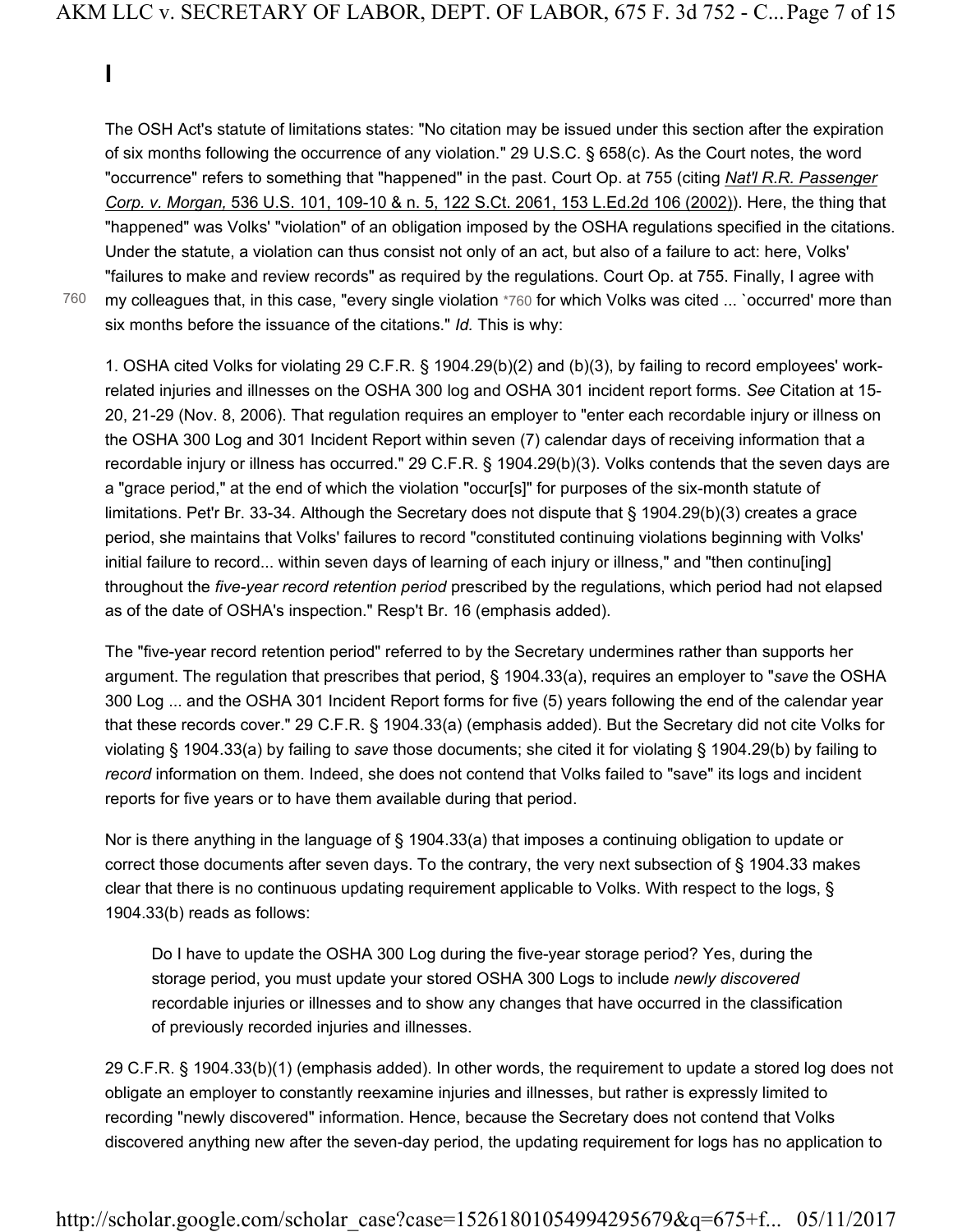Volks.<sup>[1]</sup> The analysis with \*761 respect to the incident report forms can be even briefer. Section 1904.33(b) expressly states: "You are *not required to update* the OSHA 301 Incident Reports." *Id.* § 1904.33(b)(3) (emphasis added). 761

In sum, even if a stand-alone provision with language like that in § 1904.29(b)(3) could be read to create an obligation that continues after a grace period,  $^{[2]}$  § 1904.29(b)(3) does not stand alone. Instead, it is followed by another provision — specifically addressed to "retention and updating" — that makes clear that Volks did not have a continuing obligation to update its logs and incident reports. *See* 29 C.F.R. § 1904.33. Accordingly, Volks' violations occurred by the end of the relevant seven-day periods, and the Secretary had no more than six months thereafter to file her citations.<sup>[3]</sup>

2. OSHA also cited Volks for violating 29 C.F.R. § 1904.32(a)(1) and (b)(3), by failing (i) to review the OSHA 300 log at the end of each relevant calendar year and correct any identified deficiencies, and (ii) to have a company executive certify that the annual summary was correct and complete. *See* Citation at 29, 30. The Secretary maintains that these violations, like those considered above, "constituted continuing violations for the entirety of the five-year retention period." Resp't Br. 16-17.

Section 1904.32(a) provides:

*At the end of each calendar year, you must:* (1) Review the OSHA 300 Log to verify that the entries are complete and accurate, and correct any deficiencies identified; (2) Create an annual summary of injuries and illnesses recorded on the OSHA 300 Log; [and] (3) Certify the summary....

29 C.F.R. § 1904.32(a) (emphasis added). Another subsection provides that the certification must be made by a company executive. *Id.* § 1904.32(b)(3). This regulation does not contain a grace period, and it mentions no date regarding the obligations to review, create, and certify other than "the end of each calendar year." Accordingly, on its face the regulation indicates that a violation occurs only once — when there is a failure to fulfill a listed obligation at the end of a year.

762

Moreover, Volks' citation for failing to review the OSHA 300 log makes clear that the Secretary did *not* charge the company with a continuing violation. That citation states: "*At the end of each calendar year,* the employer did not review the OSHA \*762 Log to verify that the entries were complete and accurate, and correct any deficiencies identified." Citation at 29 (emphasis added). In light of the introductory clause, it is unreasonable to read this citation as charging a continuing violation; rather, in accordance with the regulation, it makes clear that the obligation occurred at the end of the relevant year. Although the citation for failing to have a company executive certify the annual summary does not contain the same introductory clause, it is based on the same regulatory provision, which imposes an obligation "[a]t the end of each calendar year." 29 C.F.R. § 1904.32(a).

Once again, the "five-year record retention period" offers no support for the Secretary's continuing violation theory. As it does with respect to the log and incident report forms, the record retention regulation requires a covered employer to "save" the annual summary for five years. *Id.* § 1904.33(a). The Secretary did not cite Volks for failing to save the summaries, and there is no suggestion that Volks failed in that regard. Nor did the Secretary cite Volks for failing to create annual summaries, as is also required "[a]t the end of each calendar year." *Id.* § 1904.32(a)(2). Indeed, the citation effectively concedes that Volks did so.<sup>[4]</sup> Instead, Volks was cited for two failures that necessarily had to have taken place before or at the time the annual summary was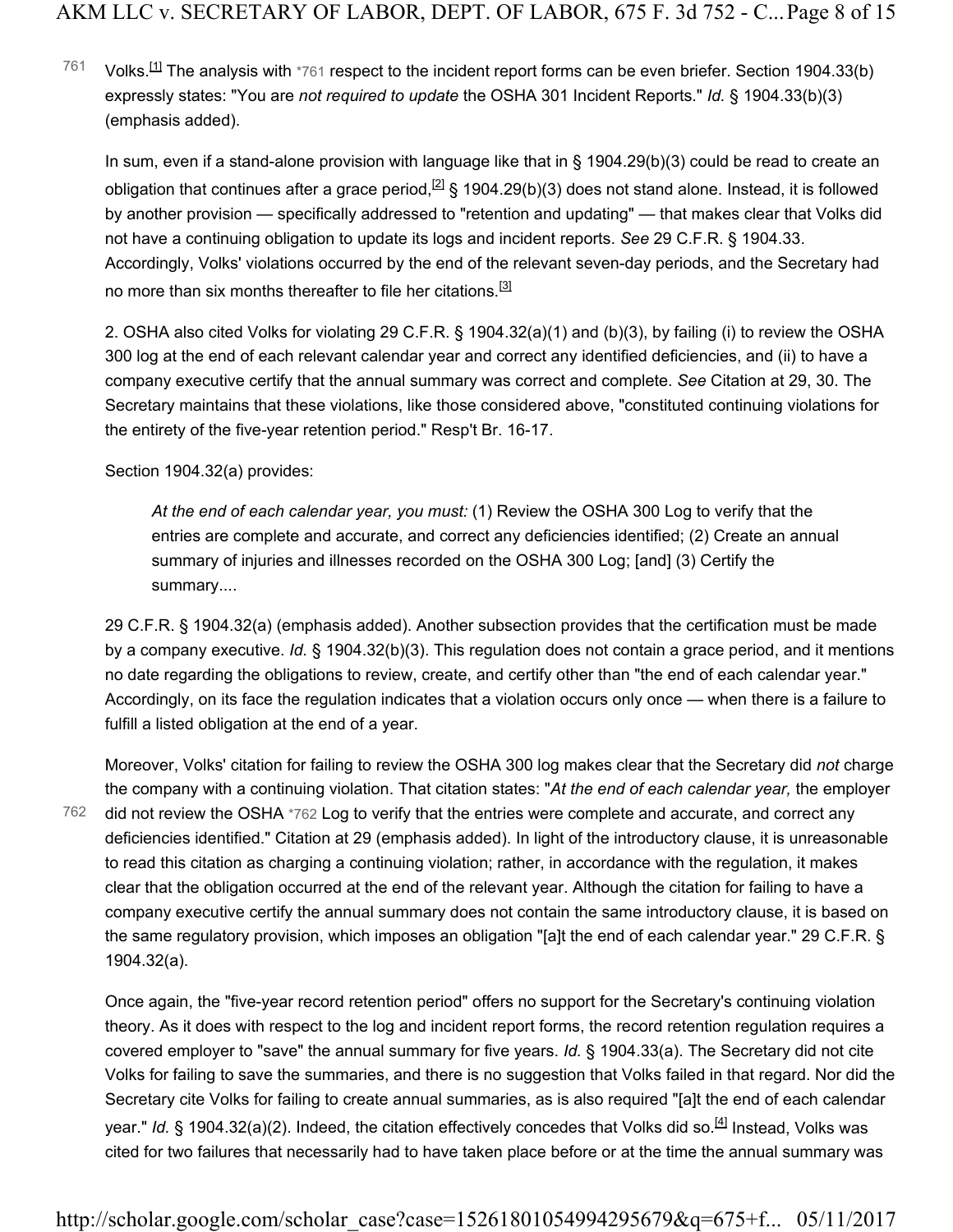created. A self-evident purpose of requiring *review* of the OSHA 300 log at the end of the year, *id.* § 1904.32 (a)(1), is to ensure the accuracy of the annual summary that is based on that log, *see id.* § 1904.32(a)(2). And the company executive's *certification* of the accuracy of the annual summary, required by § 1904.32(b) (3), must be made directly on the annual summary form itself. *See* OSHA Form 300A.

Accordingly, to make even a colorable claim that Volks' violations were continuing, the regulation would have to require Volks not just to *save* the annual report, but to *update* it during the five-year record retention period. But the question of whether there is such an updating requirement is asked and answered by the OSHA regulation itself: "Do I have to update the annual summary? No, you are not required to update the annual summary, but you may do so if you wish." 29 C.F.R. § 1904.33(b)(2).

3. In sum, it is clear that the obligations imposed by § 1904.29(b)(2) and (b)(3) must be satisfied by the end of that regulation's seven-day grace period, while the obligations imposed by § 1904.32(a)(1) and (b)(3) must be satisfied at the end of the relevant year. Those obligations do not continue thereafter. Hence, for purposes of 29 U.S.C. § 658(c), "violation[s]" of these regulations "occur[]" at those dates and do not continue. And, as § 658(c) requires, "no citation may be issued... after the expiration of six months following the occurrence of any [such] violation."<sup>[5]</sup>

\*763 **II** <sup>763</sup>

None of this is to say, as the petitioner suggests in its opening brief, that a statute of limitations like § 658(c) can never admit of a continuing violation for a failure to act. To the contrary, where a regulation (or statute) imposes a continuing obligation to act, a party can continue to violate it until that obligation is satisfied, and the statute of limitations will not begin to run until it does.

As the Court notes, OSHA's record retention regulation imposes such a continuing obligation: an employer "must save the OSHA 300 Log, ... the annual summary, and the OSHA 301 Incident Report forms for five (5) years." 29 C.F.R. § 1904.33(a); *see* Court Op. at 755-56, 757 n. 3. If the employer "loses or destroys a record before the end of that time period, that ... is a violation." Court Op. at 756. Indeed, even if the company simply does not *have* the record during that period — whether because it was lost or destroyed or for any other reason, known or unknown — that too is a violation of the obligation to retain the records for five years. Accordingly, OSHA may cite an employer for such a violation "for six months after the fifth year." *Id.* at 756.

Similarly, if an employer fails in its regulatory obligation to provide "machine guarding ... to protect the operator and other employees in the machine area from hazards," 29 C.F.R. § 1910.212(a)(1), a citation remains timely more than six months after the first unguarded day, because each day a machine is unguarded there is a continuing violation-a continuing "occurrence." *See* Court Op. at 758. Likewise, as Volks itself acknowledges, OSHA regulations requiring employers to train their employees impose continuing obligations that an employer can continue to violate, at least as long as the employee is in the workplace and exposed to danger. Oral Arg. Recording at 30:50; *see* Court Op. at 757-58. Hence, an employer can violate the asbestos training requirement, which requires that it provide training to employees who are exposed to specified concentrations of asbestos "prior to or at the time of initial assignment," 29 C.F.R. § 1910.1001(j) (7), long after the time of that initial assignment.

This court has read statutes of limitations similar to § 658(c) as allowing for continuing violations in other contexts as well. At issue in *Postow v. OBA Federal Savings & Loan Ass'n,* 627 F.2d 1370 (D.C.Cir.1980), for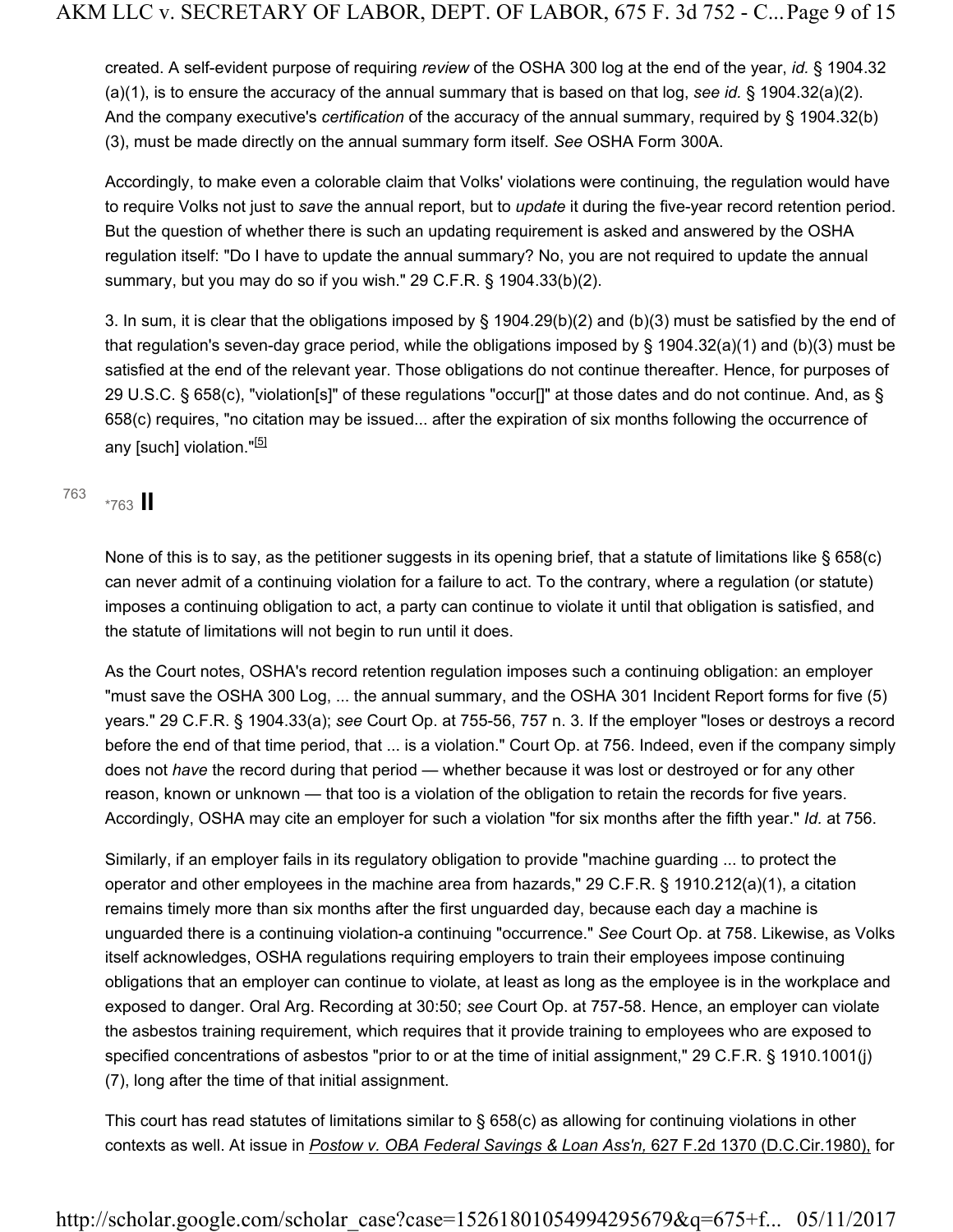example, was the Consumer Credit Protection Act's statute of limitations, which provides that an action must be brought "within one year from the date of the occurrence of the violation" of the Act, 15 U.S.C. § 1640(e). The statutory provision allegedly violated required lenders to make certain disclosures "before the credit is extended." 627 F.2d at 1374 (quoting 15 U.S.C. § 1639(b) (1976)). Although we concluded that credit was "extended" when the defendant bank became obligated to make a loan and the plaintiff borrowers paid a stand-by fee, we held that "the nondisclosure violation [w]as a continuing one" that first occurred when the bank became obligated but continued until the borrowers were given the required disclosures at settlement. *Id.* at 1380.<sup>[6]</sup>

\*764 Also significant are a number of appellate decisions holding that the registration provision of the Sex Offender Registration and Notification Act creates a "continuing offense" for purposes of the Ex Post Facto Clause. *See, e.g., United States v. Clements,* 655 F.3d 1028, 1029 (9th Cir.2011). That provision requires a sex offender to update the relevant sex offender registry "not later than 3 business days after each change of name, residence, employment, or student status," 42 U.S.C. § 16913(c). *See also United States v. Edelkind,* 525 F.3d 388, 393 (5th Cir.2008) (holding that the willful failure to pay child support is a continuing offense for purposes of the statute of limitations). 764

These regulatory and statutory violations cannot be distinguished from the ones before us on the ground that they involve repeated acts rather than continuing failures to act. They do not. Instead, they are distinguishable because in each case it is reasonable to read the provision at issue as imposing a continuing obligation. Here, by contrast, such a reading is simply implausible.

### **III**

An "agency is entitled to ... deference when it adopts a reasonable interpretation of regulations it has put in force." *Federal Express Corp. v. Holowecki,* 552 U.S. 389, 397, 128 S.Ct. 1147, 170 L.Ed.2d 10 (2008). In this case, however, the Secretary's contention — that the regulations that Volks was cited for violating support a "continuing violation" theory — is not reasonable. Accordingly, because none of the challenged citations were issued within six months "following the occurrence of any violation," 29 U.S.C. § 658(c), I agree with my colleagues that the petition for review should be granted and the citations vacated.

#### BROWN, *Circuit Judge,* concurring:

The law tends to snowball. A statement becomes a holding, a holding becomes a precedent, a precedent becomes a doctrine, and soon enough we're bowled over at the foot of a mountain, on our backs and covered in snow. So it is with our deference doctrines. Starting from a statement made in the *Chevron* decision — in which the Justices' own papers confirm the Supreme Court "did not mean to do anything dramatic," Cass R. Sunstein, Chevron *Step Zero,* 92 Va. L.Rev. 187, 188 (2006) — we have come to a place where an agency asks us with a straight face to defer to its interpretation of a statute of limitations: a simple, legislatively-imposed time limit on its own prosecutorial authority. As the Court's opinion today points out, we still have not decided whether such a statutory provision is deserving of *Chevron* deference. *See* Court Op. at 754-55; *Intermountain Ins. Serv. of Vail v. Comm'r,* 650 F.3d 691, 707 (D.C.Cir.2011) (noting that "this circuit has yet to decide whether or under what circumstances to give *Chevron* deference to agency interpretations of statutes of limitations" and only conferring such deference "at least in the context of this case" — a

765 "complex administrative system \*765 for assessing tax deficiencies and ... expert interpretation of technical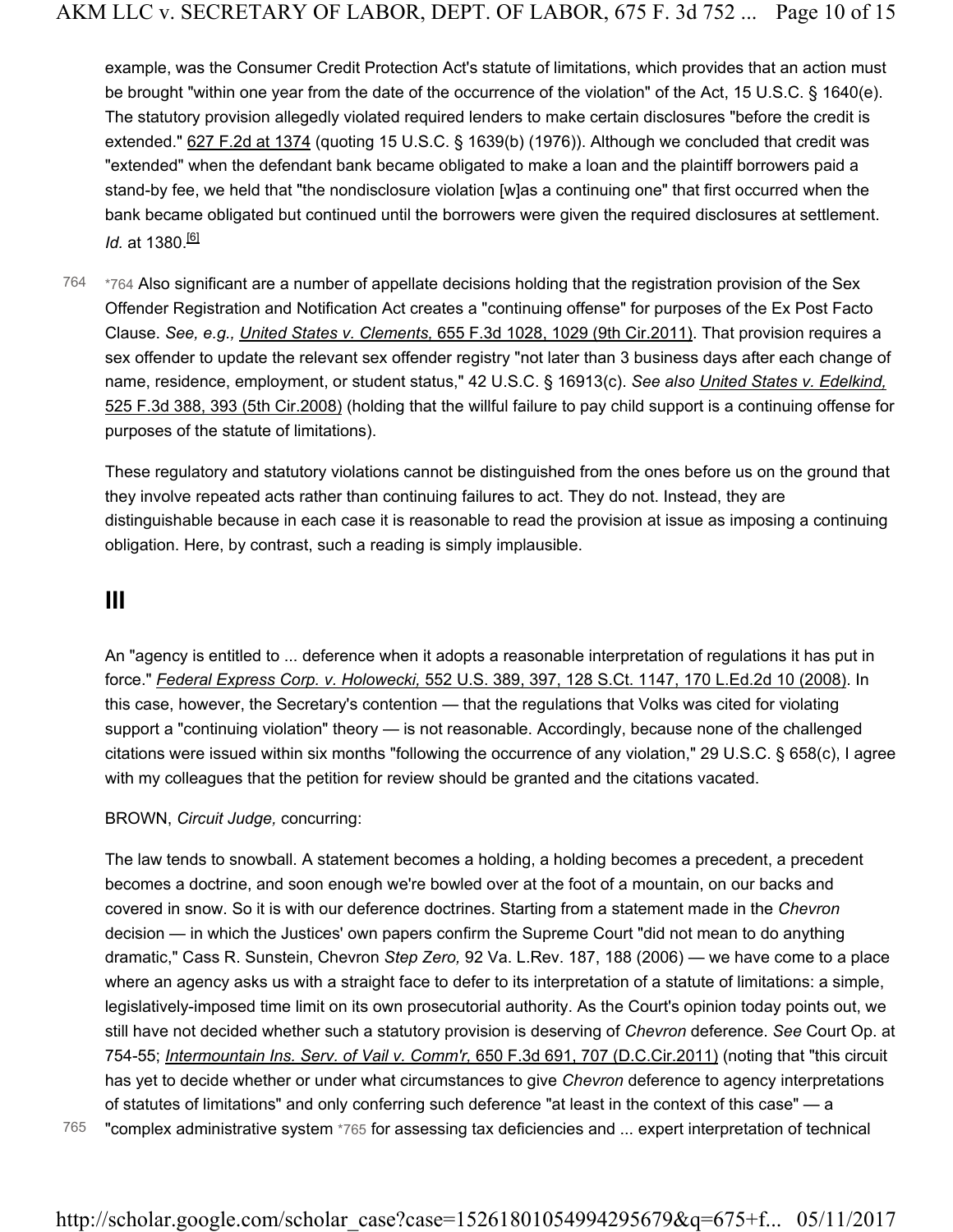statutory language").<sup>[1]</sup> When we do finally decide that question, I urge us to pay closer attention to first principles.

Too often, we reflexively defer whenever an administrative agency claims statutory ambiguity, but this is not our charge. *See Ala. Educ. Ass'n v. Chao,* 455 F.3d 386, 392-93 (D.C.Cir.2006). Resolving disputes over statutory meaning is ordinarily the province of the courts, and the exception to this rule — deference — is not something to which an agency is entitled simply by virtue of its being an agency that has expressed an interpretation in the proper form. What makes an agency's interpretation of a provision special is that Congress has manifested its intent that the agency's interpretation of that provision *be* special. It is by Congress's "delegation of authority to the agency to elucidate a specific provision of the statute" that an agency's interpretation is deserving of the court's deference. *Chevron,* 467 U.S. at 843-44, 104 S.Ct. 2778; *see also United States v. Mead Corp.,* 533 U.S. 218, 226-27, 121 S.Ct. 2164, 150 L.Ed.2d 292 (2001). As the Supreme Court explained in *Chevron,* courts defer

whenever decision as to the meaning or reach of a statute has involved reconciling conflicting policies, and [when] a full understanding of the force of the statutory policy in the given situation has depended upon more than ordinary knowledge respecting the matters subjected to agency regulations.... If [the agency's] choice represents a reasonable accommodation of conflicting policies that were committed to the agency's care by the statute, we should not disturb it unless it appears from the statute or its legislative history that the accommodation is not one that Congress would have sanctioned.

*Chevron,* 467 U.S. at 844-45, 104 S.Ct. 2778; see also *id.* at 866, 104 S.Ct. 2778 ("When a challenge to an agency construction of a statutory provision, fairly conceptualized, really centers on the wisdom of the agency's policy ... the challenge must fail. In such a case, federal judges — who have no constituency have a duty to respect legitimate policy choices made by those who do.").

When determining whether or not Congress has intended an agency to make an interpretive choice, we might look to whether that interpretive choice would involve making such a monumental policy choice that, although the agency may be expert, separation-of-powers considerations mean "there may be reason to hesitate before concluding that Congress has intended such an implicit delegation." *FDA v. Brown & Williamson Tobacco Corp.,* 529 U.S. 120, 159, 120 S.Ct. 1291, 146 L.Ed.2d 121 (2000) (withholding deference); *see also Gonzales v. Oregon,* 546 U.S. 243, 262, 267-68, 126 S.Ct. 904, 163 L.Ed.2d 748 (2006) (withholding deference for fear of "unrestrained" agency power in an area which is "the subject of an earnest and profound debate" and which requires policy judgments best reserved to legislatures). On the other hand, if the interpretive question neither requires an agency's expertise nor "involve[s] reconciling conflicting policies," we may conclude that Congress has delegated nothing to the agency. *Chevron,* 467 U.S. at 844, 104 S.Ct. 2778; *see* Stephen Breyer, *Judicial* \*766 *Review of Questions of Law and Policy,* 38 ADMIN. L.REV. 363, 368-69 (1986) (discussing agency expertise as a justification for deference).

766

Finally, we can also infer delegation or its absence by asking if "the particular question [is] one that the agency or the court is more likely to answer correctly," or whether the question "concern[s] common law or constitutional law, or ... matters of agency administration," or whether "the agency can be trusted to give a properly balanced answer" rather than use the interpretive opportunity to "expand [its] power beyond the authority that Congress gave [it]." Breyer, *supra,* at 370-71; *see also Thomas W. Merrill & Kristin E. Hickman,* Chevron's *Domain,* 89 GEO. L.J. 833, 912-13 (2001) (similarly suggesting that courts ask first "whether Congress would want the particular question about the scope of agency authority to be resolved" by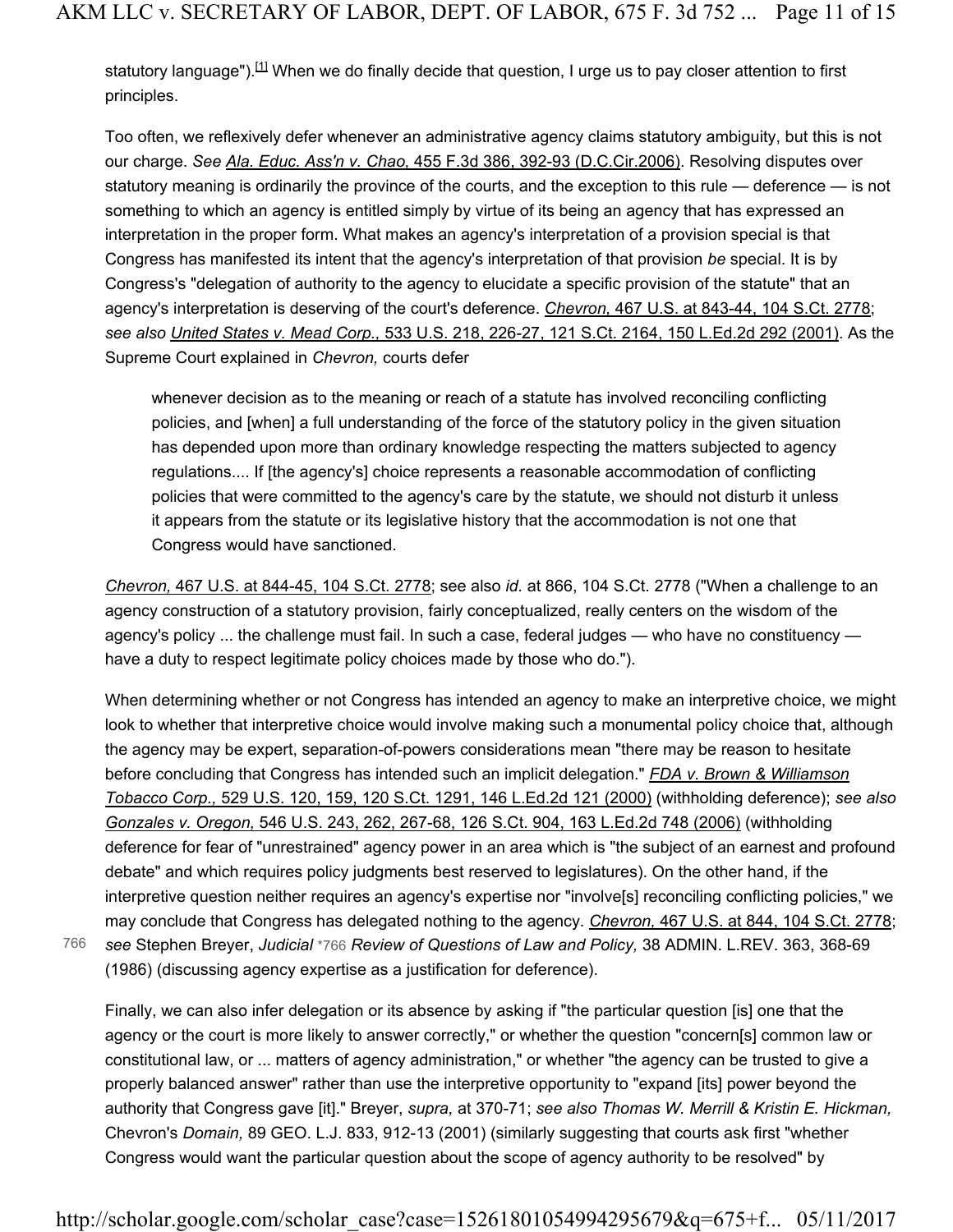deference and that "if the court concludes that Congress would not want the agency to be the primary interpreter," it should not defer).

For example, I see no reason a court should have to defer to an agency's interpretation of ambiguities in a provision setting out the court's own jurisdiction to review that agency's action. As the Ninth Circuit explained, "[w]hile we ordinarily give great weight to the interpretation of the agency charged with enforcement of the statute we are construing, that deference does not extend to the question of judicial review, a matter within the peculiar expertise of the courts." *Love v. Thomas,* 858 F.2d 1347, 1352 n. 9 (9th Cir.1988). This much seems clear.

But deferring to an agency's interpretation of its *own* jurisdiction without some clear indication from Congress that it has delegated jurisdiction-defining authority to the agency can raise the same separation-of-powers, expertise, and agency trust concerns. We have come to infer delegation by mere statutory ambiguity, *see Chevron,* 467 U.S. at 843, 104 S.Ct. 2778, but when it comes to jurisdiction, more should be required. After all, "one of this court's principal functions [is] to ensure that [an agency] exercises power only within the channels intended by Congress, especially [when making such a determination] involves no special administrative expertise that a court does not possess." *FedEx Home Delivery v. NLRB,* 563 F.3d 492, 496 (D.C.Cir.2009); *see also Am. Civil Liberties Union v. FCC,* 823 F.2d 1554, 1567 n. 32 (D.C.Cir.1987) ("[I]t seems highly unlikely that a responsible Congress would implicitly delegate to an agency the power to define the scope of its own power."). It is for this reason that, when "general principles of the law" are to be applied to undisputed jurisdictional facts, "we need not accord the [agency's] decision that special credence which we normally show merely because it represents the agency's considered judgment." *N. Am. Van Lines, Inc. v. NLRB,* 869 F.2d 596, 598 (D.C.Cir.1989).[2]

That we may have "generally" deferred to an agency's interpretation of its own jurisdiction in the past, *see, e.g., UPS, Inc. v. NLRB,* 92 F.3d 1221, 1226 (D.C.Cir. 1996) ("[W]e have previously concluded that we should generally defer to an agency's interpretation of the statute that defines its jurisdiction."), does not make it right as a rule. That the Supreme Court \*767 may have likewise indicated a willingness to defer, *see, e.g., CFTC v. Schor,* 478 U.S. 833, 844-45, 106 S.Ct. 3245, 92 L.Ed.2d **675** (1986); *Mississippi Power & Light Co. v. Mississippi ex rel. Moore,* 487 U.S. 354, 380-82, 108 S.Ct. 2428, 101 L.Ed.2d 322 (1988) (Scalia, J., concurring), only shows how far we have strayed from our role. *See id.* at 386-87, 108 S.Ct. 2428 (Brennan, J., dissenting) (rejecting deference because "agencies do not `administer' statutes confining the scope of their jurisdiction, and such statutes are not `entrusted' to agencies[,] [n]or do the normal reasons for agency deference apply"). And, in fact, even in *Schor,* the Court did not simply infer a delegation to the agency. Instead, the Court was careful to note that there was more — "abundant evidence that Congress both contemplated and authorized the CFTC's assertion of jurisdiction" and that "Congress intended to vest in the CFTC the power to define the scope" of its jurisdiction. 478 U.S. at 847, 842, 106 S.Ct. 3245; *see also Rapanos v. United States,* 547 U.S. 715, 739, 126 S.Ct. 2208, 165 L.Ed.2d 159 (2006) (citing *Chevron* but finding the jurisdictional provision clearly contrary to the agency's interpretation).

767

Agency interpretations of statutes of limitations like the one at issue in this case are similarly poor candidates for deference. In general, statutes of limitations are not the sort of technical provisions requiring or even benefiting from an agency's special expertise. Rather, much like many jurisdictional provisions, these are texts with which courts are intimately familiar, as we interpret and apply them every day. Nor do statutes of limitations generally suggest any policies that have been left by Congress for an agency to reconcile. *Cf. Mississippi Power & Light Co.,* 487 U.S. at 386-87, 108 S.Ct. 2428 (Brennan, J., dissenting) (making the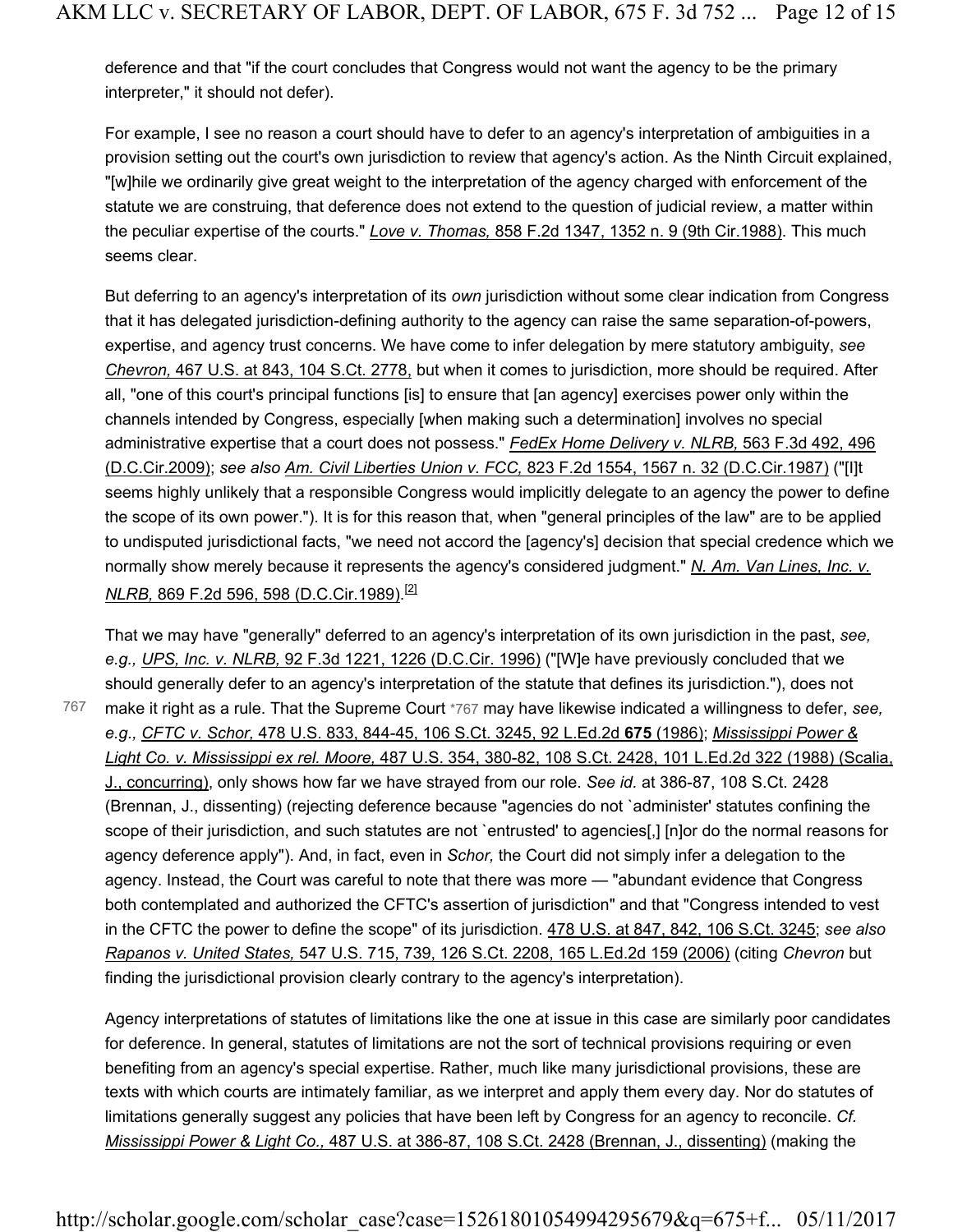same points regarding jurisdictional statutes). Surely some may, *see Intermountain,* 650 F.3d at 694, 707, but many do not.

Finally, and perhaps most compellingly, statutes of limitations are designed to constrain the government's enforcement authority and to promote finality, repose, and the efficient and prompt administration of justice. *John R. Sand & Gravel Co. v. United States,* 552 U.S. 130, 133, 128 S.Ct. 750, 169 L.Ed.2d 591 (2008) ("Some statutes of limitations ... seek not so much to protect a defendant's case-specific interest in timeliness as to achieve a broader system-related goal, such as facilitating the administration of claims, limiting the scope of a governmental waiver of sovereign immunity, or promoting judicial efficiency."); *Carter v. Wash. Metro. Area Transit Auth.,* 764 F.2d 854, 857 (D.C.Cir.1985) ("[F]inality of outcome, regardless of the merits of the claim, is exactly the purpose of the statute of limitations that the legislature has enacted."). On the one hand, the "obvious purpose" of statutes of limitations is to tell citizens and businesses when they no longer have to fear finding the government at their front door demanding satisfaction, *Reading Co. v. Koons,* 271 U.S. 58, 65, 46 S.Ct. 405, 70 L.Ed. 835 (1926), and on the other, statutes of limitations encourage government to act swiftly to enforce order and punish offenses. They are thus different than the ordinary authority-setting statutes which populate the administrative state and which routinely receive deference. All limits are not created equal. To say that the limits of a broad delegation of authority are discerned only at the outer bounds of judicial review surely does not mean that narrow and specific limitations on agency authority are similarly difficult to define. Statutes of limitations — being constraints on agency power — are qualitatively different than grants of plenary power. A statute of limitations uniquely limits when an \*768 agency may act *even within* otherwise lawful bounds.

768

Because an agency's interpretation of such a statute could permit it to escape these particularly important constraints, statutes of limitations exemplify the sort of question to which an agency cannot "be trusted to give a properly balanced answer" and about which we should be especially vigilant. Breyer, *supra,* at 371; *see Mississippi Power & Light Co.,* 487 U.S. at 387, 108 S.Ct. 2428 (Brennan, J., dissenting) (expressing reluctance to apply *Chevron* to jurisdictional statutes because such statutes "manifest[] an unwillingness to give the agency the freedom to define the scope of its own power"); Ernest Gellhorn & Paul Verkuil, *Controlling* Chevron-*Based Delegations,* 20 CARDOZO L.REV. 989, 1008-09 (1999) (noting that "[n]othing is more important to an agency than the scope of its regulatory authority" and that "agency self-interest may cloud its judgment"); *see generally* Timothy K. Armstrong, Chevron *Deference and Agency Self-Interest,* 13 CORNELL J.L. & PUB. POL'Y 203 (2004) (explaining why interpretations advancing agencies' financial and jurisdictional self-interest have been and should be viewed skeptically by courts).

We once took some of these concerns to heart. In *3M Co. v. Browner,* 17 F.3d 1453 (D.C.Cir.1994), we did not hesitate to disregard an agency's interpretation of a general statute of limitations on federal civil penalties. To be sure, courts have repeatedly held that "[w]hen a statute is administered by more than one agency, a particular agency's interpretation is not entitled to *Chevron* deference," *Proffitt v. FDIC,* 200 F.3d 855, 860 (D.C.Cir.2000), but in *3M,* we did not rely exclusively on this rationale. Instead, we said we "[could not] agree with [the agency] that our interpretation of [the statute of limitations] ought to be influenced by [the agency's] particular difficulties in enforcing" its own statutory responsibilities, and we rejected arguments turning on the agency's scarce resources and needs for prioritization as "more appropriate for a congressional oversight hearing" than for meriting deference in this Court. *Id.* at 1461. We were rightly troubled by the notion of being asked by an agency to expand that agency's enforcement authority when Congress had evidently not seen fit to do so.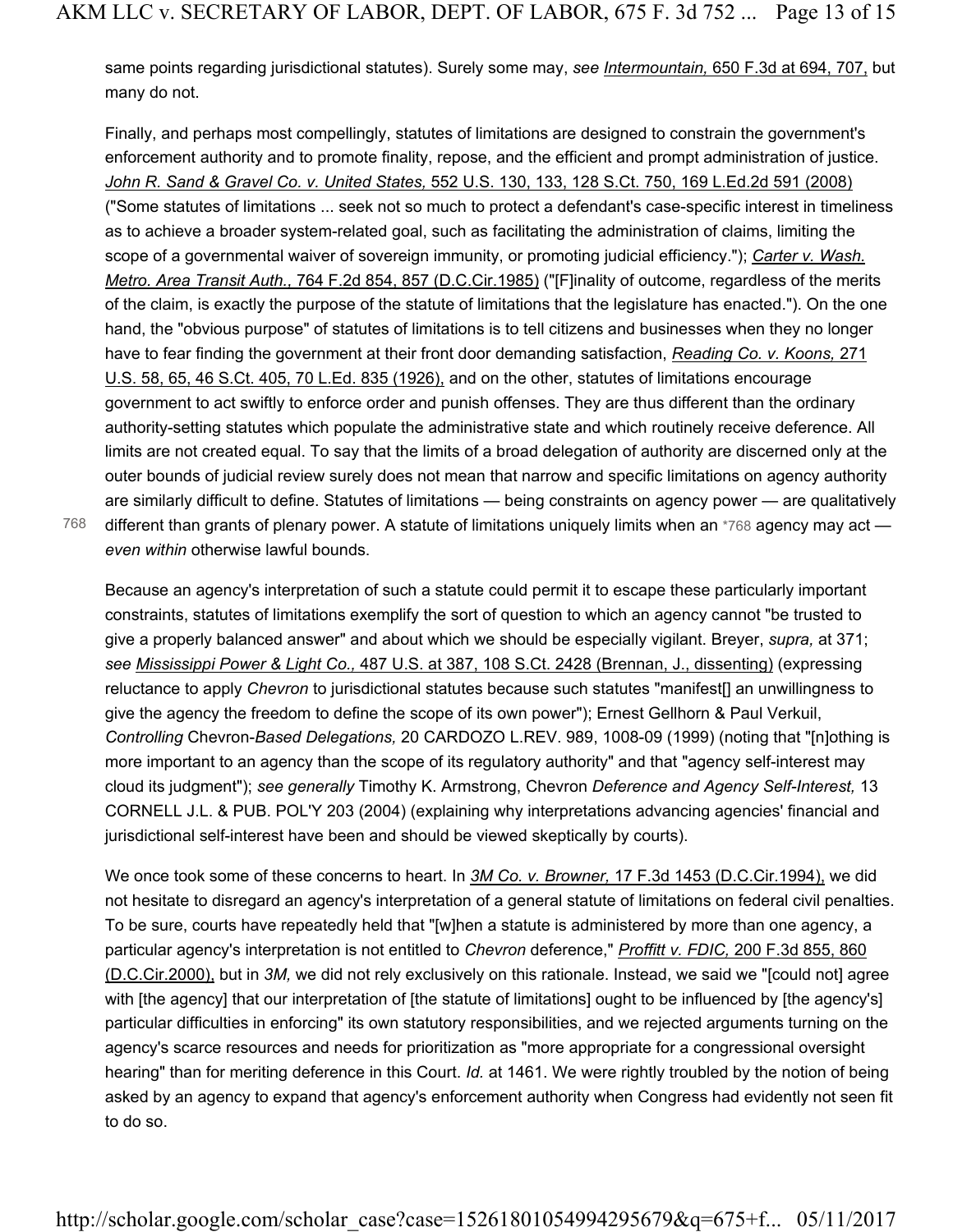Similarly, some of our sister Circuits have also declined to defer to agencies' interpretations of statutes of limitations, even those contained in the statutes the agency administers, because statutes of limitations are "not a matter within the particular expertise of the [agency]" and are "clearly legal issue[s] that courts are better equipped to handle." *Bamidele v. INS,* 99 F.3d 557, 561 (3d Cir.1996) (quoting *Dion v. Sec'y of Health & Human Servs.,* 823 F.2d 669, 673 (1st Cir.1987)); *Lynch v. Lyng,* 872 F.2d 718, 724 (6th Cir.1989) ("[T]he amount of weight accorded an agency interpretation diminishes further when the interpretation does not require special knowledge within the agency's field of technical expertise."). Other circuits have nonetheless afforded deference on this subject when the statute of limitations is not general, like in *3M,* but specific to the agency. *See Asika v. Ashcroft,* 362 F.3d 264, 271 n. 8 (4th Cir.2004) (rejecting *Bamidele*); *Interamericas Investments v. Bd. of Governors,* 111 F.3d 376, 382 (5th Cir.1997); *Capital Tel. Co. v. FCC,* 777 F.2d 868, 871 (2d Cir.1985) (per curiam).

769

Confronted with a statute of limitations that does not involve the sort of intricacies that motivated us to reject *Bamidele* in "the context of" *Intermountain,* 650 F.3d at 707, I would find any ambiguities to be ours to resolve and not the agency's. Our narrower disposition of this case, instead \*769 assuming without deciding that *Chevron* applies, should not be read as foreclosing a future panel of this Court from tackling anew the deference owed to agency interpretations of statutes of limitations, even those reached and conveyed in the proper form. When that time comes, I hope this Court will carefully consider why and when we are meant to defer before we endow an agency's mere invocation of *Chevron* with talismanic authority. We must steadfastly guard our prerogative to "say what the law is," *Marbury v. Madison,* 5 U.S. (1 Cranch) 137, 177, 2 L.Ed. 60 (1803), and resist the reflex of deference.

[1] OSHA issued a fifth citation for failing to post the year-end summary for a long enough time period in 2006, but this item was unanimously vacated by the Occupational Safety and Health Review Commission (OSHRC) and is not before this Court.

[2] The Secretary attempts to distinguish *Morgan* on the grounds that it is a Title VII case, Resp't Br. at 25, but the Court's reasoning on this point in *Morgan* did not rely on any peculiarity of Title VII. 536 U.S. at 109-10, 122 S.Ct. 2061.

[3] That OSHA did not cite Volks for a failure to retain injury records when that is the only conduct for which the statute of limitations would not have clearly expired suggests that OSHA had, at some point, correctly understood that an unmade record cannot be said to have not been retained and that an employer's obligations with respect to making and keeping records are distinct.

[4] The Secretary also relies on three inapposite cases. The first, *United States v. Cores,* 356 U.S. 405, 408-09, 78 S.Ct. 875, 2 L.Ed.2d 873 (1958), addressed the concept of continuing offenses for the purposes of venue and not statutes of limitations, a distinction described as "obvious[]," *United States v. Reitmeyer,* 356 F.3d 1313, 1323 (10th Cir.2004) (citing *Toussie v. United States,* 397 U.S. 112, 121 n. 16, 90 S.Ct. 858, 25 L.Ed.2d 156 (1970)). The second, *Sierra Club v. Simkins Indus., Inc.,* 847 F.2d 1109, 1114-15 (4th Cir.1988), discussed whether past conduct could give rise to citizen suits under the Clean Air Act, but said nothing about statutes of limitations. The last, *Wilderness Soc'y v. Norton,* 434 F.3d 584, 588 (D.C.Cir.2006), held that an agency's failure to act constituted a continuing violation, but this was in the context of our mandamus jurisdiction. Mandamus is altogether different than ordinary rights of action, as we explained in that very case. *Id.*

[5] If the Secretary feels this limitations period is too short to allow for the discovery of unsafe conditions or health effects which may not become apparent for months or years into the future, she could argue the statute should be read to incorporate a discovery rule, as she had before the OSHA ALJ. But she did not press that argument before the Commission, *Commission Decision,* at \*6, or here.

[1] The Secretary's brief on this point is puzzling. It acknowledges that employers are not "required to constantly re-examine injures and illnesses during the five-year retention period." Resp't Br. 36. "Instead, the examination and assessment of illnesses and injuries should usually take place only once, either within the seven-day grace period found in § 1904.29(b)(3), or at any point thereafter as soon as the employer realizes that it has failed to meet its ongoing recording obligations." *Id.* And yet, there is nothing in the record to suggest that Volks "realized" *after* the passage of the seven-day period that it had failed to record a recordable case. To the contrary, the parties stipulated that "the date that Volks received information that a recordable injury or illness occurred" was the date of the "injury or illness" itself. Stipulations of the Parties ¶ 2.

[2] *Cf. United States v. George,* 625 F.3d 1124, 1131 (9th Cir.2010) (holding that the registration provision of the Sex Offender Registration and Notification Act, which requires a sex offender to update the relevant sex offender registry "not later than 3 business days after each

## http://scholar.google.com/scholar\_case?case=15261801054994295679&q=675+f... 05/11/2017